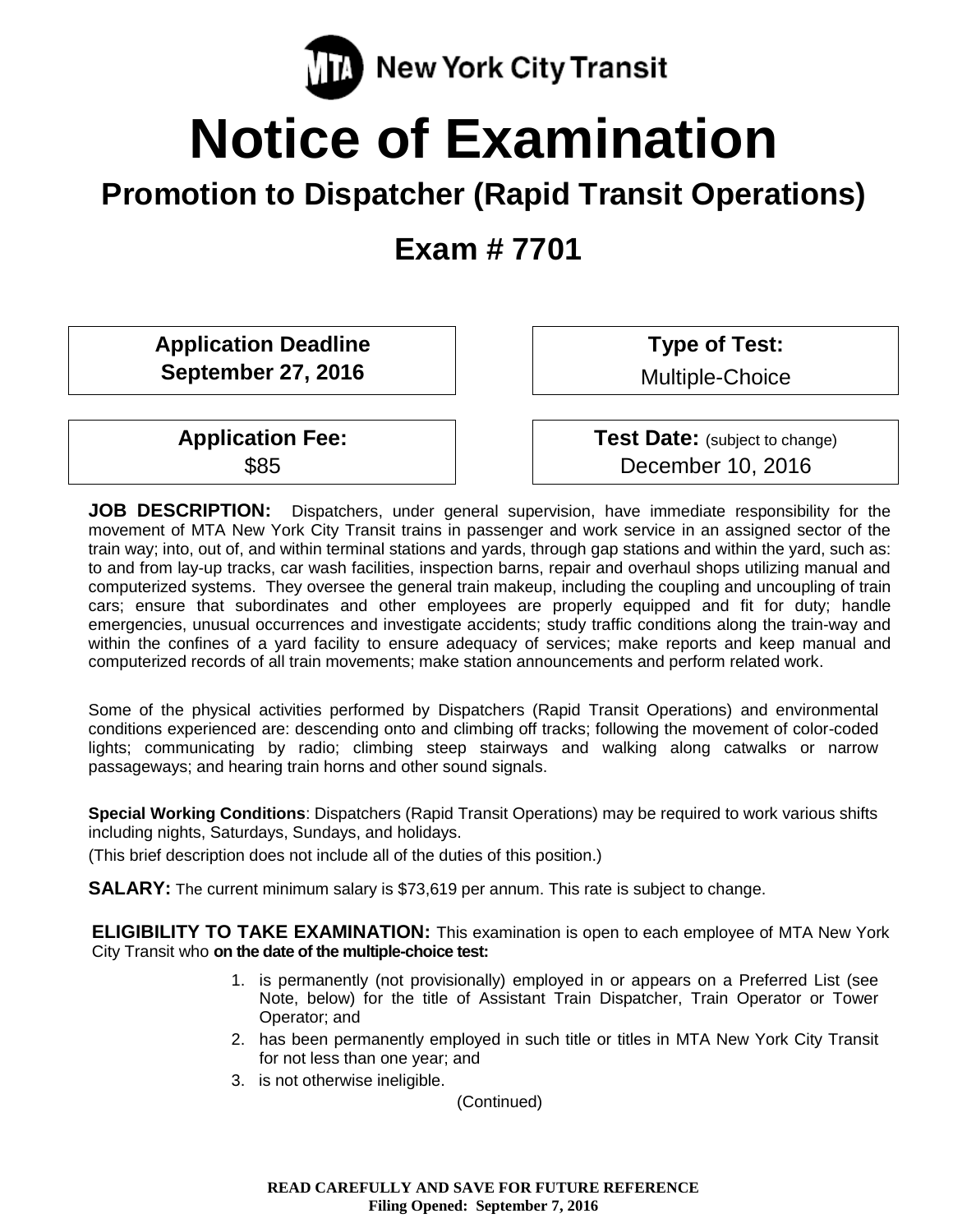## **ELIGIBILITY (Continued)**

(Note: A "Preferred List" is a civil service list which is only for certain former permanent incumbents of the eligible title who have rehiring rights.)

This examination is also open to employees who were appointed to an eligible title pursuant to New York State Civil Service Law, section 55-a, and who meet all other eligibility requirements.

You are responsible for determining whether you meet the eligibility requirements for this examination prior to submitting the *Application*. If you do not know if you are eligible check with **your department's Human Resources representative**. You may be given the test before we verify your eligibility. If you are marked "Not Eligible," your application fee will **not** be refunded and you will **not** receive a score.

This examination is **not** open to employees of MaBSTOA or MTA Bus Company, or to employees of any MTA agency other than MTA New York City Transit.

# **REQUIREMENTS TO BE PROMOTED:**

**Probationary Period:** At the time of promotion, you must have completed your probationary period in the eligible title indicated in the above "Eligibility to Take Examination" section, and you must be permanently employed in the title or your name must appear on a Preferred List for the title. Additionally, you must have served permanently in the eligible title for at least one year. Time served prior to a break in service of more than one year will not be credited.

**Drug Screening Requirement:** You must pass a drug screening in order to be promoted, and if promoted, you will be subject to random drug and alcohol tests for the duration of your employment. Additionally, if you have tested positive on a drug or alcohol test or had a refusal to test during pre-employment or while employed by a Federal DOT-regulated employer during the applicable period, you must have completed the Substance Abuse Professional (SAP) process required by federal law in order to be promoted to this safety-sensitive position.

# **HOW TO SUBMIT AN APPLICATION AND PAY THE APPLICATION FEE:**

You must apply online for this examination by the last day of the application period unless you are requesting a Fee Waiver. Applicants who wish to request a Fee Waiver should refer to the "How to Submit an Application When Requesting a Fee Waiver" section below.

**Application Fee:** This fee is generally not refundable. Under special circumstances, you may be entitled to a refund. You should refer to the Department of Citywide Administrative Services (DCAS) Exam Regulations to determine if you are entitled to a refund prior to requesting a refund. You can refer to the bottom of the last page of this Notice of Examination for instructions on how to obtain a copy of the DCAS Exam Regulations.

#### **Online Filing Instructions:**

- 1. Apply using the "BSC" employee portal at : [www.mymta.info](../../AppData/Local/Microsoft/Windows/Temporary%20Internet%20Files/Content.Outlook/30OI7UEJ/www.mymta.info) by the last day of the application period.
- 2. You must pay the application fee via payroll deduction. Applicants who request a fee waiver must apply by mail.
- 3. You will be sent a confirmation email after you complete your application and pay the application fee.

Computers with internet access are available on a limited basis at branches of the New York Public Library, the Brooklyn Public Library and the Queens Library to patrons with a valid library card.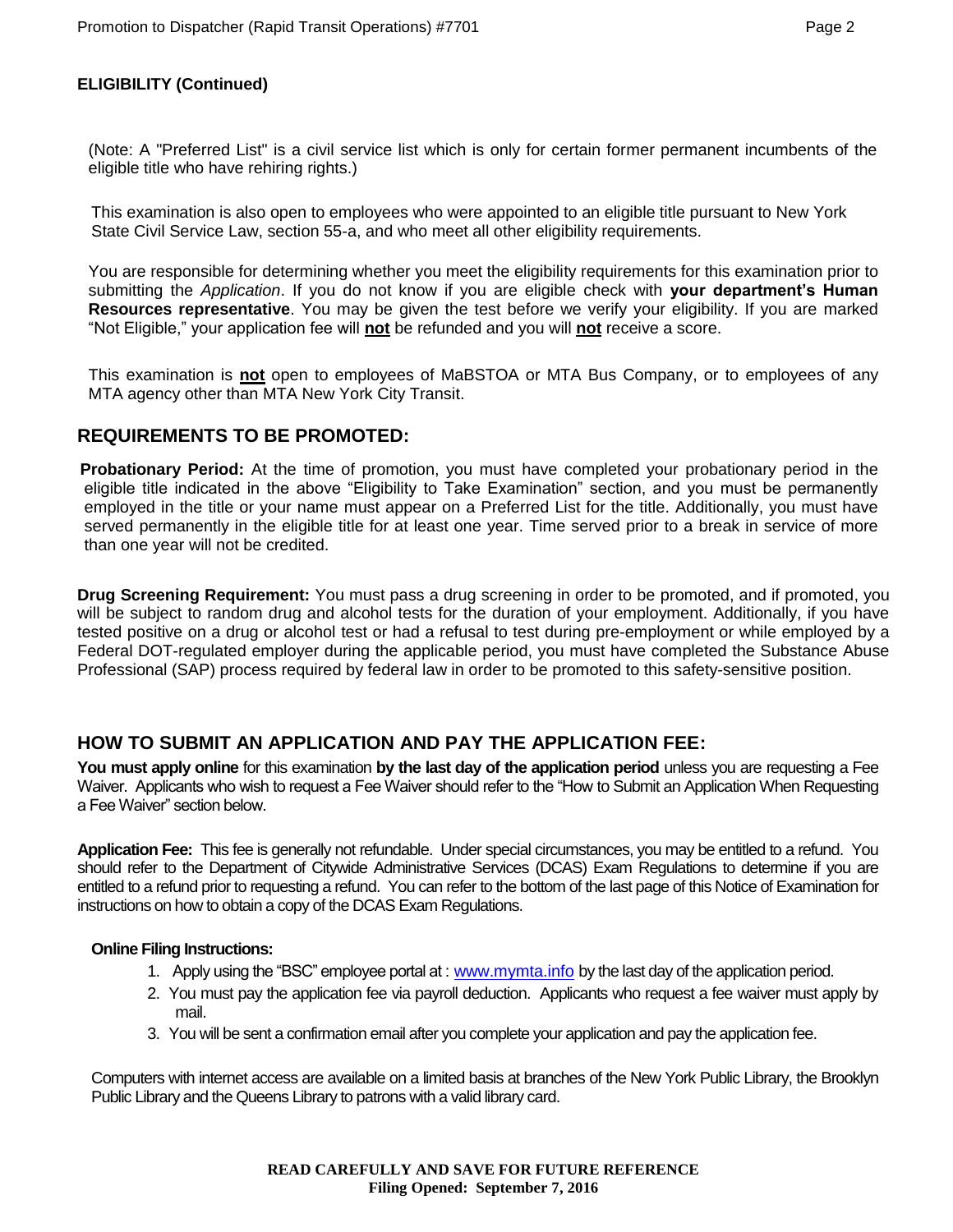# **HOW TO SUBMIT AN APPLICATION WHEN REQUESTING A FEE WAIVER:**

Applicants who wish to request a Fee Waiver must obtain an *application* in person at the MTA Exam Information Center as indicated below and must submit the *Application* by mail to the address in the Correspondence section below **by the last day of the application period**.

MTA New York City Transit will not accept applications in person. Additional information on requesting an application fee waiver is available with the *Application.*

**MTA New York City Exam Information Center**: Open Monday through Friday, from 9 AM to 3 PM in the lobby at 180 Livingston Street, Brooklyn, New York. Directions: take the A, C, F or R trains to the Jay Street-MetroTech Station, or the 2 or the 3 train to the Hoyt Street Station.

# **ADMISSION LETTER:**

An *Admission Letter* will be mailed to you about 10 days before the date of the multiple-choice test. If you do not receive an *Admission Letter* at least 4 days before the date of the multiple-choice test date, you may obtain a duplicate letter at the MTA New York City Transit Exam Information Center (as indicated above). A paper copy of the *Admission Letter* is your ticket for admission to the test.

Employees **must** keep their official mailing address **up to date.** Only the address on file with the MTA Business Service Center will be used to mail correspondence, including the *Admission Letter.*

## **THE TEST:**

You will be given a competitive multiple-choice test. A score of at least 70% is required to pass the multiplechoice test. Your score on this test will determine 85% of your final score. Your seniority will determine the remaining 15%. You must pass the multiple-choice test to have your seniority credited. Your seniority score will be 70 plus ½ point for each three months of completed, permanent continuous service with an agency under the jurisdiction of the Commissioner, Department of Citywide Administrative Services in permanent competitive class titles. Your service will be credited through the date of the multiple-choice test, up to a maximum of 15 years. Time served prior to a break in service of more than one year will not be credited.

Veterans' or Disabled Veterans' Credit will be granted only to eligible passing candidates who request that they be applied. Veterans' or Disabled Veterans' Credit should be requested at the time of application, but **must** be requested before the date the eligible list is established. Claims for Veterans' or Disabled Veterans' Credit cannot be made once the eligible list is established.

The multiple-choice test may include questions on: rules and regulations that govern train movement throughout the system; interpreting schedules and making job-related arithmetic calculations; railroad equipment such as car and track equipment and tower switching machines; railroad terminology; forms and records commonly used by Dispatchers (Rapid Transit Operations); supervisory rules and regulations; emergency procedures; communication methods; safe practices and procedures; and other related areas.

#### **TEST ADMINISTRATION GUIDELINES:**

**Warning:** You are not permitted to enter the test site with cellular phones, beepers, pagers, cameras, portable media players, or other electronic devices. Calculators are permitted; however, they must be handheld, battery or solar powered, numeric only. Calculators with functions **other than** addition, subtraction, multiplication and division **are prohibited.** Electronic devices with an alphabetic keyboard or with word processing or data recording capabilities such as planners, organizers, etc. are prohibited. If you use any of these devices in the building at any time before, during or after the test, you may not receive your test results, your test score may be nullified, and your application fee will not be refunded.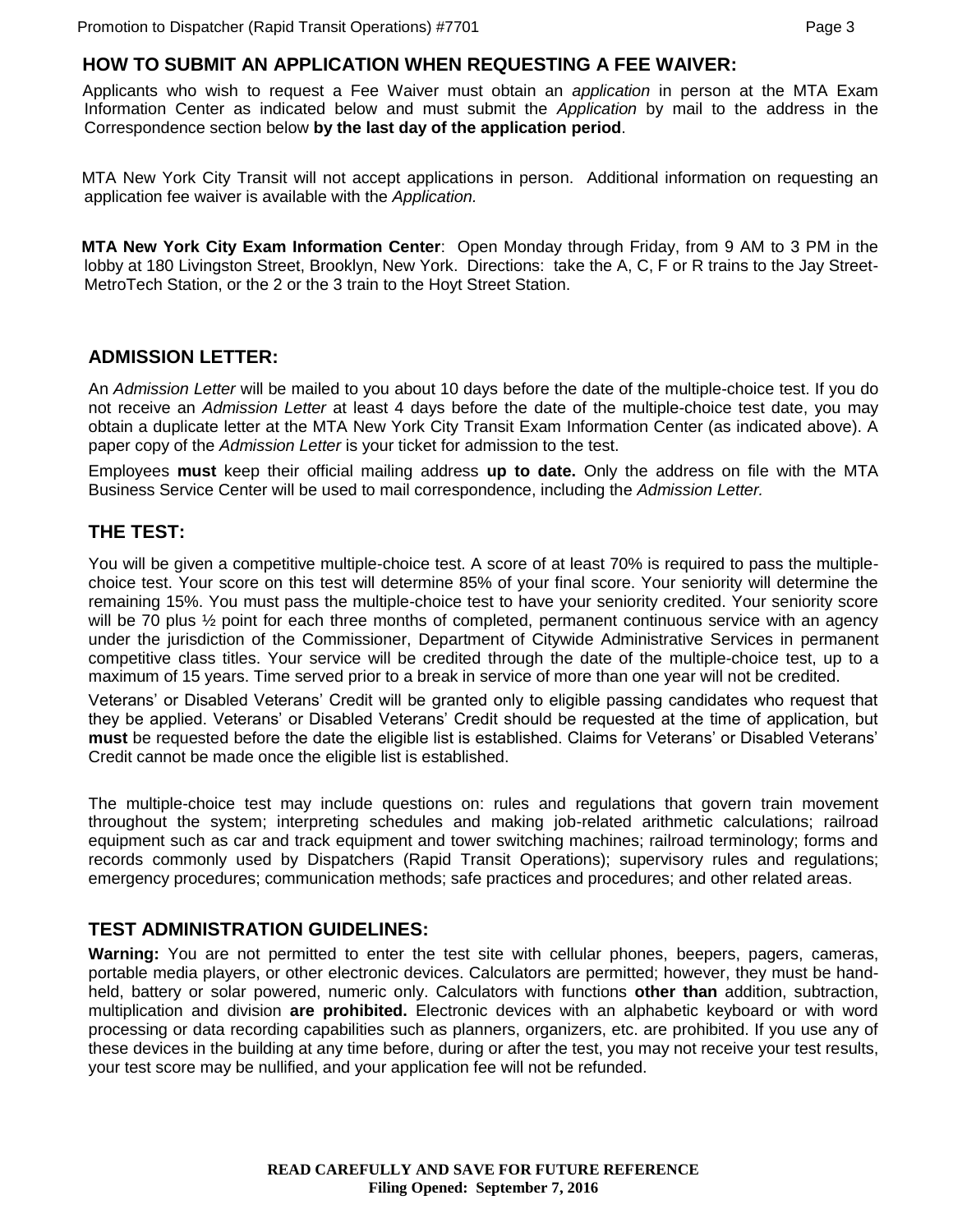# **TEST ADMINISTRATION GUIDELINES (Continued)**

You may not have any other person, including children, present with you while you are being processed for or taking the test and no one may wait for you inside of the test site while you are taking the test.

**Leaving:** You must leave the test site once you finish the test. If you leave the test site after being fingerprinted but before finishing the test, you will not be permitted to re-enter. If you disregard this instruction and re-enter the test site, you may not receive your test results, your test score may be nullified, and your application fee will not be refunded.

#### **Proof Of Identity:**

You must present your MTA New York City Transit employee ID when you arrive to take the multiple-choice test.

# **THE TEST RESULTS:**

If you pass the multiple-choice test and are marked eligible, your name will be placed in final score order on an eligible list and you will be given a list number. You will be notified by mail of your test results. If you meet all requirements and conditions, you will be considered for promotion when your name is reached on the eligible list.

# **SPECIAL ARRANGEMENTS:**

#### **Late Filing:**

Consult with **your department's Human Resources representative** to determine the procedure for filing a late application if you meet one of the following conditions:

- 1. You are absent from work for at least one-half of the application period and are unable to apply for reasons such as vacation, sick leave or military duty; or
- 2. You become eligible after the above application period, but on or before the date of the multiple-choice test.

#### **Make-Up Test:**

You may apply for a make-up test if you cannot take the test for any of the following reasons:

- 1. Compulsory attendance before a public body;
- 2. On-the-job injury or illness caused by employment as an officer or employee of MTA New York City Transit;
- 3. Absence from the test within one week after the death of a spouse, domestic partner, parent, sibling, child or child of a domestic partner;
- 4. Absence due to ordered military duty;
- 5. A clear error for which MTA New York City Transit is responsible; or
- 6. A temporary disability, pregnancy-related, or child-birth-related condition preventing you from taking the test.

To request a make-up test, mail your request with your documentation of special circumstances to the address found in the "Correspondence Section" below within 60 days of your scheduled test date or within 60 days of restoration to your position after performing ordered military duty.

#### **Special Test Accommodations:**

If you plan to request special testing accommodations due to disability or an alternate test date due to your religious belief, follow the instructions included with your *Application* and mail your request to the address found in the "Correspondence Section" below no later than 30 days prior to the scheduled test date.